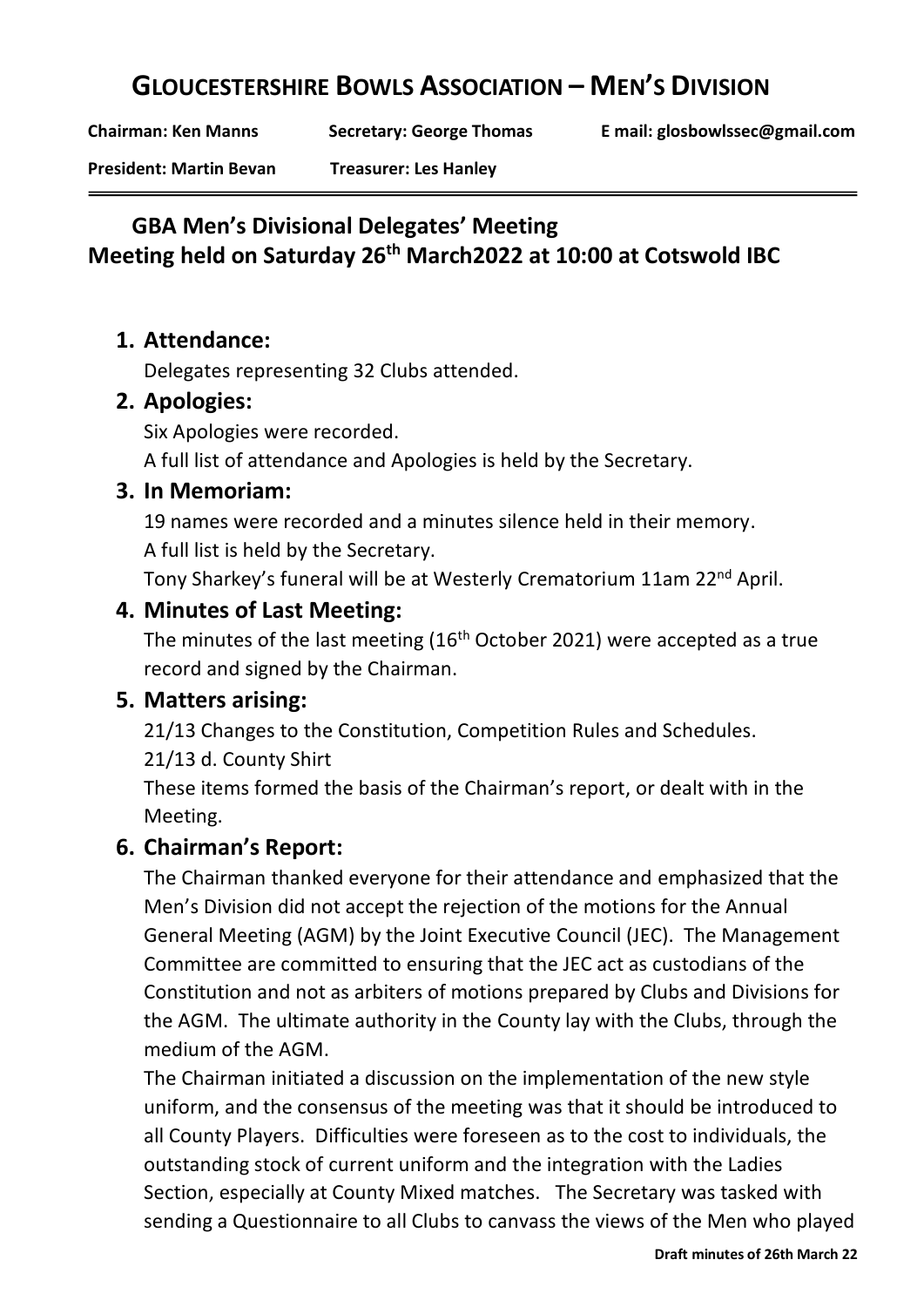in County matches. There was criticism of the lack of communication in introducing the new style uniform, which would have resulted in wider discussion. Those involved in the JEC discussions were conscious that wider discussion would be a hindrance to implementation.

It was confirmed that payment for one shirt apiece to members of the County 'elite' squads (approx. £900) would come from the GBA 2010 finances. The Secretary reminded the meeting that under Schedule D the JEC had responsibility for County uniform matters.

# **7. Secretary's Report:**

The Secretary urged Delegates to collect their 2022 Yearbooks and also those for adjacent Clubs who had not attended. He thanked the Competition Secretary and the Fixture Secretary for their contributions to the Yearbook, and also, as this was the first Yearboook he had edited, the County Administrator, Lindsay Collin for her oversight and assistance in preparation and printing of the Yearbook.

In the absence of the Bowls England Representative the Secretary attended the Bowls England AGM in February. He updated the meeting on the proposed Pay & Play scheme and an introductory format for new bowlers. He advised Delegates to monitor the Bowls England website for updates on these schemes. The Secretary drew the attention of the Meeting to the absence of a Safe Guarding Officer for the Men's Division. He had discussed the matter with the Chairman and both were of the opinion that it would be better for the Association if there was one Safe Guarding Officer, to cover both Divisions, and to come under the direction , and answerable to the JEC. This would involve a change to the Constitution and he intended to raise it at the next JEC meeting. There was no dissention to this proposal.

#### **8. Treasurer's Report:**

The Treasurer informed the meeting that there would be no increase in Fees for 2022. He give details of the allowances to Officials, and in reply to a question of a car allowance to matches said that the Finance Sub Committee would explore the issue.

The Match Official asked for an allowance to compensate for storing County Match items and clothing at his home, but after a short debate, withdrew the request.

#### **9. Fixture Secretary's Report:**

The Meeting was updated on the 2022 County Fixtures programme which now included coaches to the Devon and Hampshire matches.. He confirmed that the touring match against Bedfordshire at Tewkesbury was a full County Match. Details are on the website.